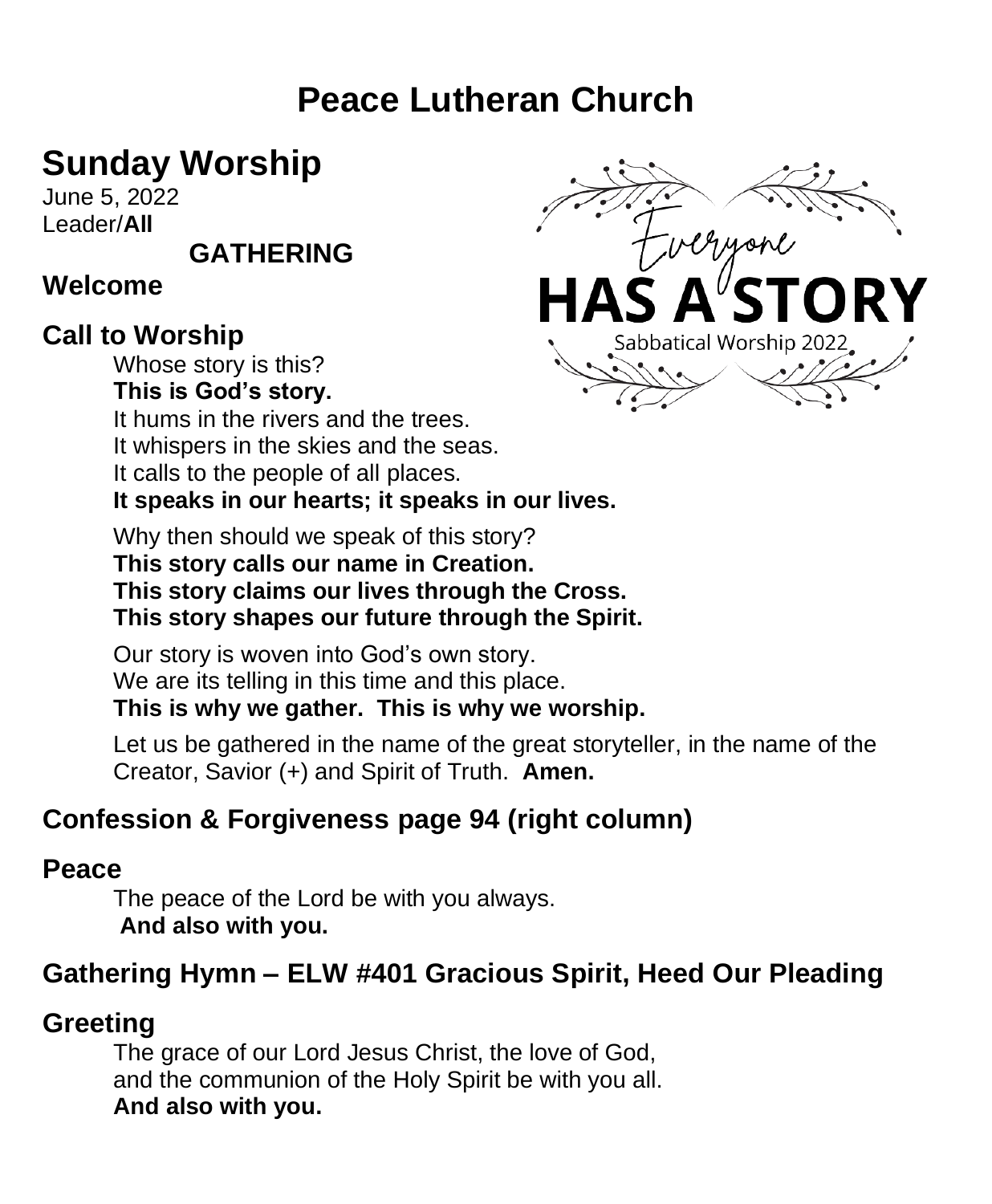### **Kyrie - ELW page 203**

#### **Hymn of Praise - Glory be to God – ELW page 204**

#### **Prayer of the Day**

God our creator, **the resurrection of your Son offers life to all the peoples of earth. By your Holy Spirit, kindle in us the fire of your love, empowering our lives for service and our tongues for praise, through Jesus Christ, our Savior and Lord, who lives and reigns with you and the Holy Spirit, one God, now and forever. Amen.**

## **WORD**

## **Reading – Acts 21:1-21 (see insert)**

## **Gospel Acclamation – Alleluia Lord and Savior - ELW page 205**

#### **Gospel: John 14:8-17**

<sup>8</sup>Philip said to him, "Lord, show us the Father, and we will be satisfied." <sup>9</sup>Jesus said to him, "Have I been with you all this time, Philip, and you still do not know me? Whoever has seen me has seen the Father. How can you say, 'Show us the Father'? <sup>10</sup>Do you not believe that I am in the Father and the Father is in me? The words that I say to you I do not speak on my own; but the Father who dwells in me does his works. <sup>11</sup>Believe me that I am in the Father and the Father is in me; but if you do not, then believe me because of the works themselves.

 $12$ Very truly, I tell you, the one who believes in me will also do the works that I do and, in fact, will do greater works than these, because I am going to the Father.  $131$  will do whatever you ask in my name, so that the Father may be glorified in the Son. <sup>14</sup>If in my name you ask me for anything, I will do it.

 $15$ "If you love me, you will keep my commandments.  $16$ And I will ask the Father, and he will give you another Advocate, to be with you forever. <sup>17</sup>This is the Spirit of truth, whom the world cannot receive, because it neither sees him nor knows him. You know him, because he abides with you, and he will be in you.

Word of God, word of life. **Thanks be to God.**

## **Sermon – Kelly Kline**

**Hymn of the Day – ELW #821 Shout to the Lord (x's 2)**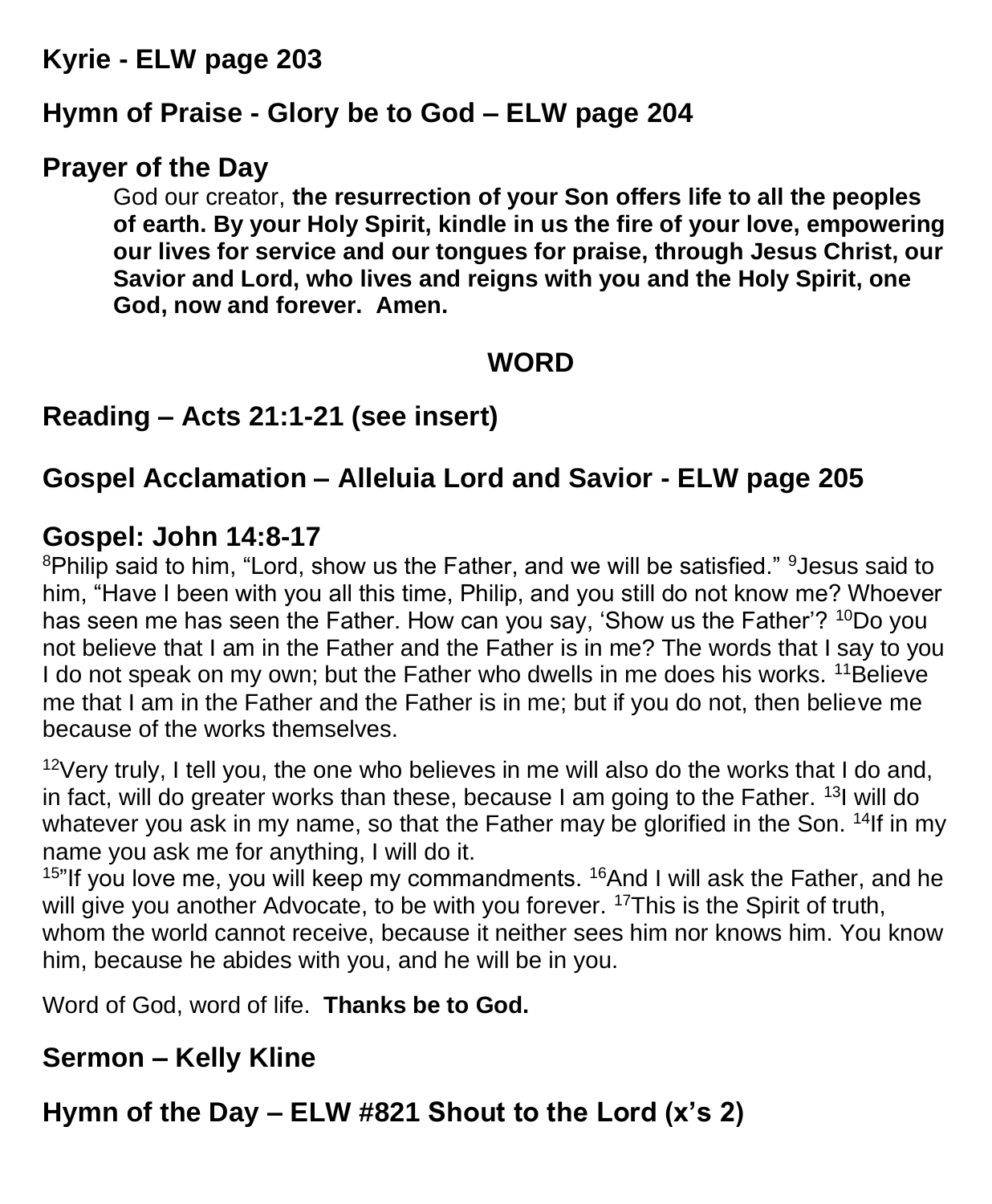### **Apostles' Creed**

**I believe in God, the Father almighty, creator of heaven and earth**

**I believe in Jesus Christ, God's only Son, our Lord, who was conceived by the Holy Spirit, born of the virgin Mary, suffered under Pontius Pilate, was crucified, died, and was buried; he descended to the dead. On the third day he rose again; he ascended into heaven, he is seated at the right hand of the Father, and he will come again to judge the living and the dead.**

**I believe in the Holy Spirit, the holy catholic church, the communion of saints, the forgiveness of sins, the resurrection of the body, and life everlasting. Amen.**

### **Prayers of Intercession**

Set free from captivity to sin and death, we pray to the God of resurrection for the church, people in need, and all of creation.

#### *A brief silence.*

Holy Living One, Holy Moving One, burst open our locked doors, and by your Spirit drive us out into the world proclaiming your mighty deeds. Direct our words and actions, trusting the Advocate abiding in and among us. God, in your mercy, **hear our prayer.**

Send your Spirit to places where language is a barrier to justice and mercy for those who seek it. Bless the work of translators, interpreters, and teachers. Promote understanding for the sake of those longing for true freedom and peace. God, in your mercy, **hear our prayer.**

Comfort all who live in constant fear and any who are suffering. Remind them that your Spirit has made them your children and that they are never far from your glory. We especially pray for…God, in your mercy, **hear our prayer.**

Guide all bishops, pastors, missionaries, and other ministers of the gospel. Foster our relationships with partner synods and local ministry partners, that our visions and actions are Spirit-led. God, in your mercy,

#### **hear our prayer.**

Gather your people across regions, nations, and lands. Root our common life in the life, death, and resurrection of Christ, and by your Spirit bind us together with all the saints who have gone before us. God, in your mercy, **hear our prayer.** In your mercy, O God, respond to these prayers, and renew us by your life-giving Spirit; through Jesus Christ, our Savior. **Amen.**